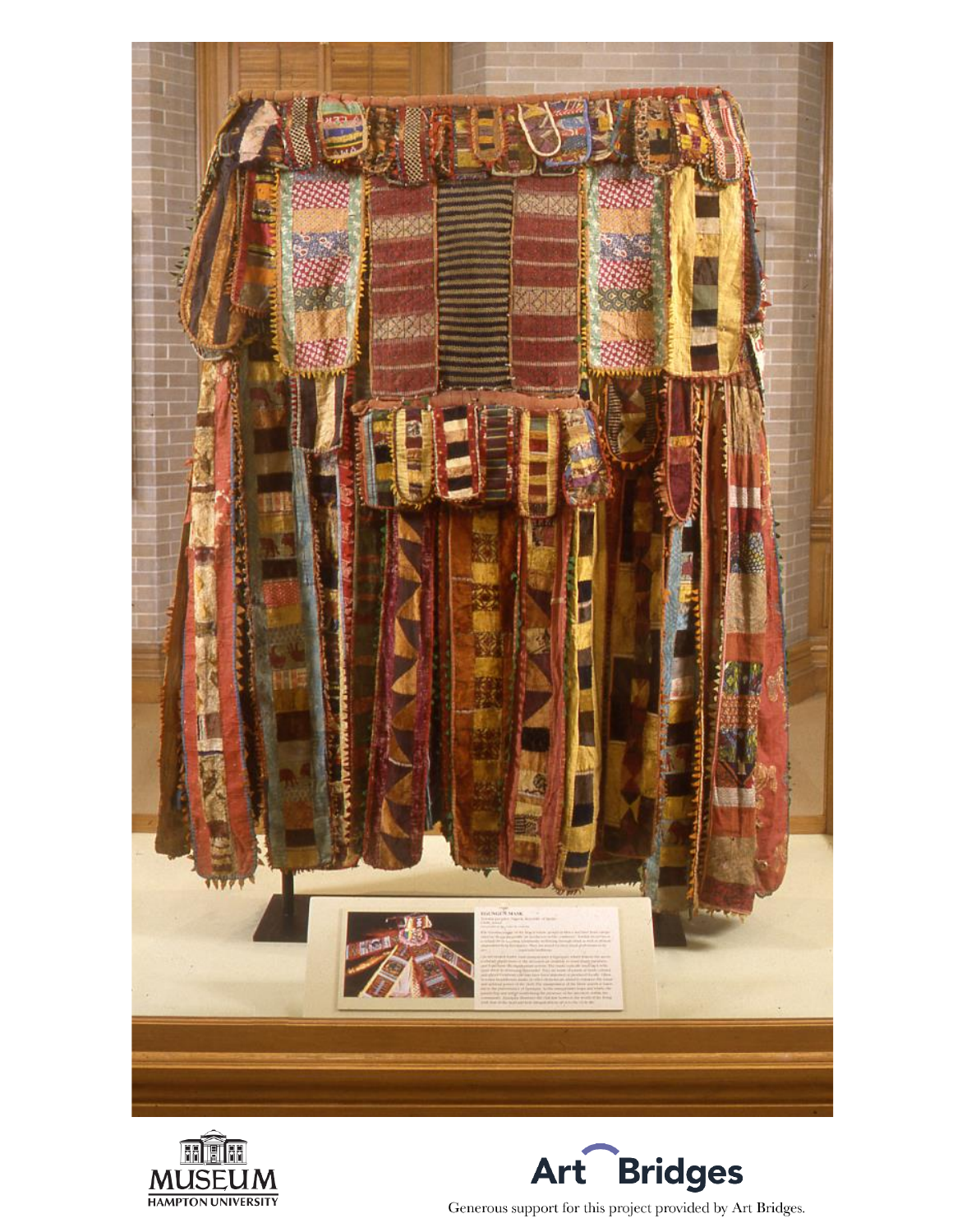# **The Connection: Egungun and Freedom Quilts**

## **Egungun Mask**

An **Egungun Mask** is worn by a special person who puts on the mask or **regalia** (an outfit used for special occasions in Africa). Egunguns are used among the Yoruba people, one of the largest ethnic groups who live in **Nigeria, West Africa**. The Egungun masquerader is a person who will come to the center in the village (community) and perform a dance that is normally used to honor ancestors or those who have passed away. The most important part of an Egungun is the cloth or fabric. The best fabric is used to make an Egungun Mask and to make it more beautiful, different designs are added to the fabric along with shiny objects.

### **Freedom Quilts**

It is believed that quilts were designed and used to communicate information to enslaved Africans about how to escape to freedom using the Underground Railroad. The enslaved named these quilts… **Freedom Quilts.**

When making their way to freedom, they used their memory of the quilts **as a way to guide them safely along their journey**.

The symbol that you are creating is called the **North Star**. The symbol has two messages--one to prepare to escape and the other to follow the North Star to freedom in Canada. North was the direction of traffic on the **Underground Railroad**. This signal was often used in conjunction with the song, "**Follow the Drinking Gourd**", which contains a reference to the **Big Dipper constellation**. Two of the Big Dipper's points lead to the North Star.

#### **Similarities in the Pattern**

Take a look at this picture of the Egungun and its bright and beautiful colors and patterns. If you look closely you can see a triangle pattern. This triangle pattern may be similar to other patterns you may see in the Freedom Quilts that were made. People still make these kind of quilts today. You may even find one at your grandmother's home or on your bed.